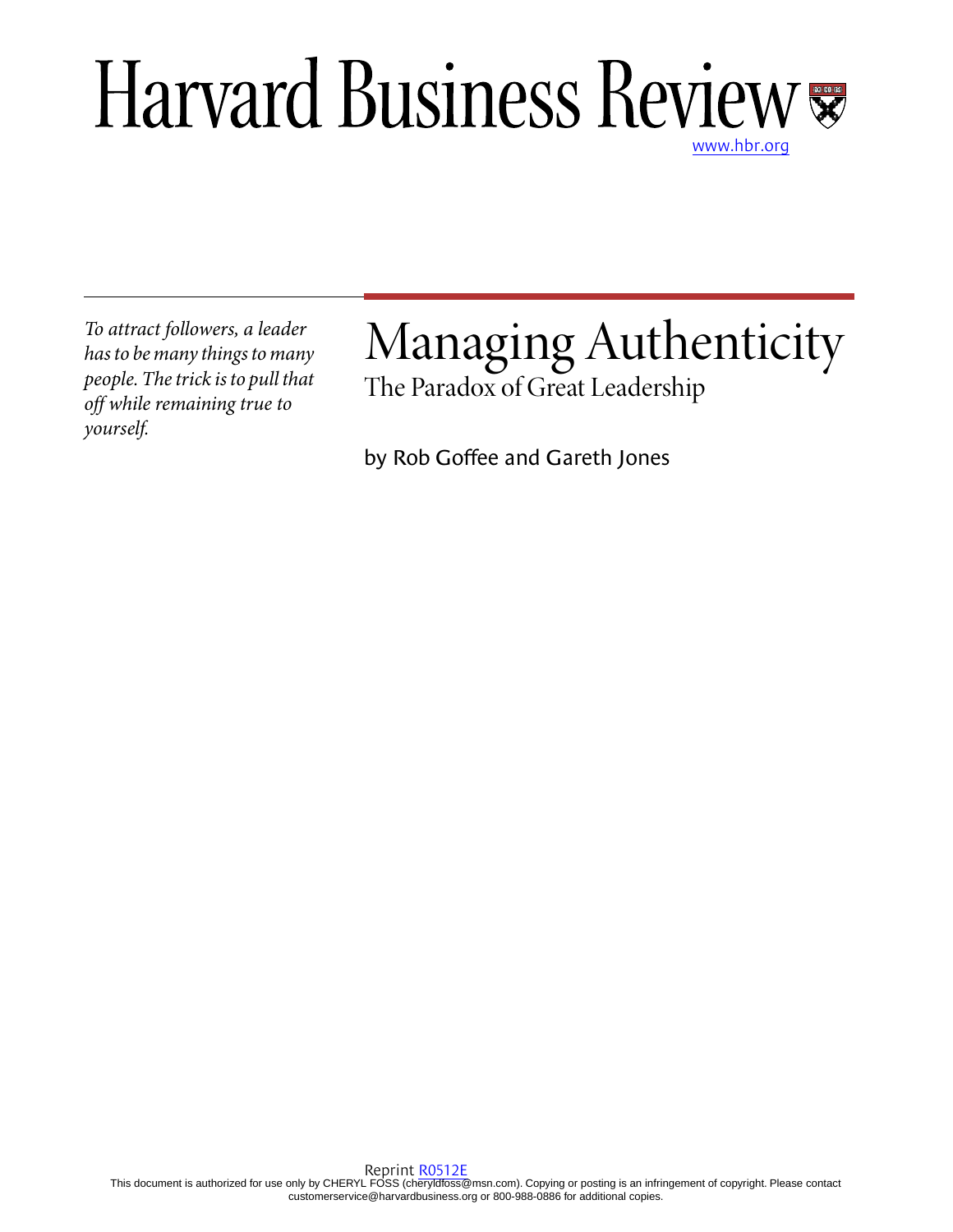*To attract followers, a leader has to be many things to many people. The trick is to pull that off while remaining true to yourself.* 

## Managing Authenticity The Paradox of Great Leadership

by Rob Goffee and Gareth Jones

Leadership demands the expression of an authentic self. Try to lead like someone else say, Jack Welch, Richard Branson, or Michael Dell—and you will fail. Employees will not follow a CEO who invests little of himself in his leadership behaviors. People want to be led by someone "real." This is partly a reaction to the turbulent times we live in. It is also a response to the public's widespread disenchantment with politicians and businesspeople. We all suspect that we're being duped.

Our growing dissatisfaction with sleek, ersatz, airbrushed leadership is what makes authenticity such a desirable quality in today's corporations—a quality that, unfortunately, is in short supply. Leaders and followers both associate authenticity with sincerity, honesty, and integrity. It's the real thing—the attribute that uniquely defines great leaders.

But while the expression of an authentic self is necessary for great leadership, the concept of authenticity is often misunderstood, not least by leaders themselves. They often assume that authenticity is an innate quality—that a person is either authentic or not. In fact, authenticity is a quality that others must attribute to you. No leader can look into a mirror and say, "I am authentic." A person cannot be authentic on his or her own. Authenticity is largely defined by what other people see in you and, as such, can to a great extent be controlled by you. If authenticity were purely an innate quality, there would be little you could do to manage it and, therefore, little you could do to make yourself more effective as a leader.

Indeed, managers who exercise no control over the expression of their authentic selves get into trouble very quickly when they move into leadership roles. Consider Bill, a manager in a large utility company in Pittsburgh. Bill started out as a trainee electrician, but senior management at the company swiftly spotted his talent. The HR department persuaded Bill to go to university, from which he graduated with a good degree. Afterward, he was warmly welcomed back to his job. His work at the utility company often involved managing projects, and he became adept at assembling and lead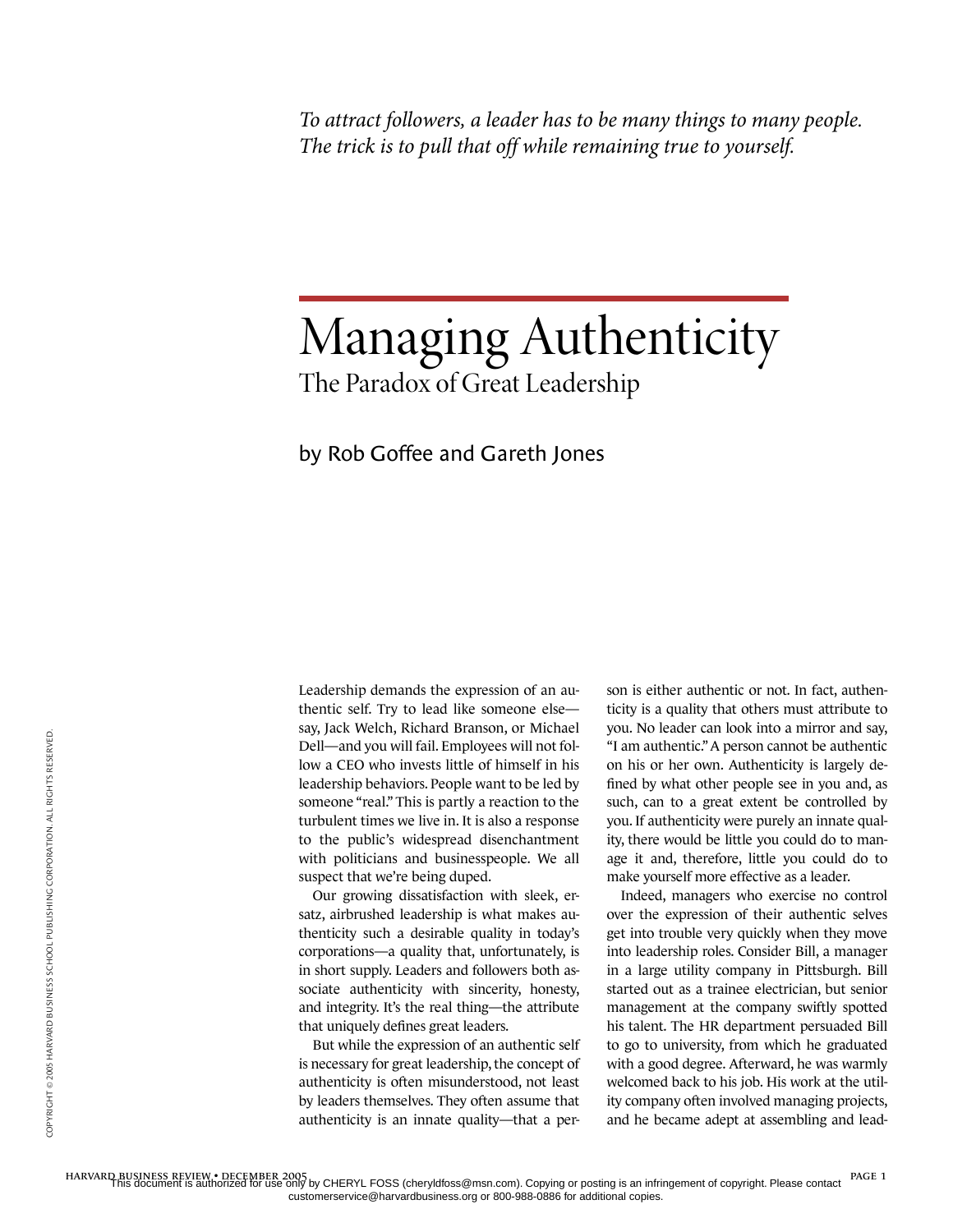ing teams. His technical abilities and his honesty were his biggest leadership attributes.

Things started to unravel when Bill moved to the head office and became an adviser to some of the most senior executives in the company. HR suggested to Bill that this new job would be good preparation for a major leadership position back on the front lines. But the head office was political, and Bill found that his straight talk hit many wrong notes. He started to get feedback that he didn't fully understand the complexity of situations and that he should develop better skills for influencing others. Bill tried to curb his directness, but he could never mimic his superiors' politically savvy behaviors. He started to lose his way. He alternated between indecision, while he tried to understand the office politics, and sudden bursts of outright aggression as he struggled with his old forthrightness. He began to seriously doubt his abilities.

Bill is still at the utility company, but he will not progress further there. Most of you have probably met more than one failed leader like Bill in your organizations. His story illustrates perfectly how difficult it is for leaders to find a balance between expressing their personalities and managing those of the people they aspire to lead or at least influence. Yet the ability to strike that balance—and to preserve one's authenticity in the process—is precisely what distinguishes great leaders from other executives. The challenge of great leadership is exactly that of managing one's authenticity, paradoxical though it undoubtedly sounds.

Let us be absolutely clear: Authenticity is not the product of pure manipulation. It accurately reflects aspects of the leader's inner self, so it can't be an act. But great leaders seem to know which personality traits they should reveal to whom and when. They are like chameleons, capable of adapting to the demands of the situations they face and the people they lead, yet they do not lose their identities in the process. Authentic leaders remain focused on where they are going but never lose sight of where they came from. Highly attuned to their environments, they rely on an intuition born of formative, sometimes harsh experiences to understand the expectations and concerns of the people they seek to influence. They retain their distinctiveness as individuals, yet they know how to win acceptance in strong corporate and social cultures and how to use elements of those cultures as a basis for radical change.

In the following article, we'll explore the qualities of authentic leadership, drawing on our five years of research as well as our work consulting to leaders at all levels of organizations in diverse industries. To illustrate our points, we will recount some of the experiences and reflections of the authentic leaders we have known and studied. We don't pretend to have the final word on the subject, of course. Artists, philosophers, and social scientists have debated the concept of authenticity for centuries, and it would be foolish for us to imagine that this discussion could be synthesized by us or anyone else. Nonetheless, we believe that our reflections will contribute to a better understanding of the relationship between the expression of self and the exercise of leadership. Leaders who know how to manage their authenticity will be all the more effective for it, better able to both energize and retain loyal followers.

#### **Managing the Perception**

Establishing your authenticity as a leader is a two-part challenge. First, you have to ensure that your words are consistent with your deeds; otherwise, followers will never accept you as authentic. Everyone acknowledges and understands the need for consistency when establishing authenticity, but a great leader does a lot more than just pay lip service to it. He will live it every moment of the day. Indeed, it's not an exaggeration to say that a great leader is obsessive about embodying his beliefs.

Consider the case of John Latham, who was until recently the head teacher of an awardwinning state school in the United Kingdom. Latham was passionate about creating an academic institution where students, teachers, and administrators respected one another and their environment. As at any school, litter and graffiti were major issues. So who picked up the trash and scrubbed the walls? Latham did. If you visited the school at break times, you would probably have found Latham on the grounds picking up litter rather than in his office behind a desk. "It's the simple, mundane things that matter," he told us, "and I personally fix many of them before day is done." This kind of demonstrated personal commitment to a few basic principles is essential to authentic leadership.

**Rob Goffee** [\(rgoffee@london.edu\)](mailto:rgoffee@london.edu) is a professor of organizational behavior at London Business School in England. **Gareth Jones** ([garethj@btinternet](mailto:garethj@btinternet.com) [.com\)](mailto:garethj@btinternet.com) is a visiting professor at Insead in Fontainebleau, France, and a fellow of the Centre for Management Development at London Business School. He is also a former professor of organizational development at Henley Management College in Oxfordshire, England. Goffee and Jones are the founding partners of Creative Management Associates, an organizational consulting firm in London.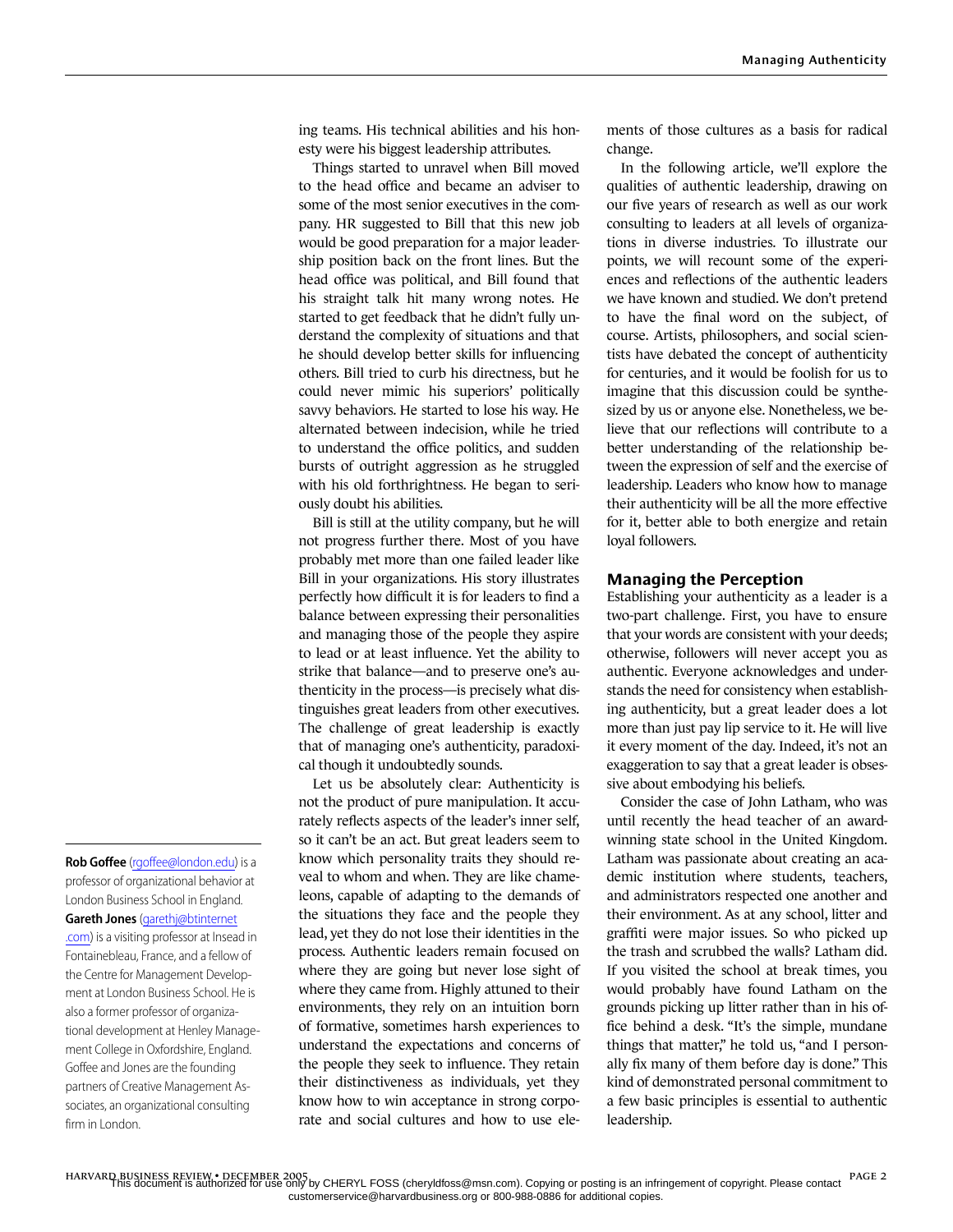But it is not enough just to practice what you preach. To get people to follow you, you also have to get them to relate to you. So the second challenge of authentic leadership is finding common ground with the people you seek to recruit as followers. This means you will have to present different faces to different audiences, a requirement that many people find hard to square with authenticity. But, as Shakespeare recognized long ago, "All the world's a stage…and one man in his time plays many parts." Such role playing doesn't have to be fake or insincere. That's not to say it's easy—far from it. As we've pointed out, people instinctively recognize fraudulent behavior. If a leader is playing a role that isn't a true expression of his authentic self, followers will sooner or later feel like they've been tricked. And once that impression is out there, it's hard for a leader to recover.

Nestlé CEO Peter Brabeck-Letmathe explicitly recognizes that the very different roles he plays as a leader must be true expressions of his personality. The cover of one of Nestlé's annual reports depicts him sitting in the Swiss mountains wearing climbing clothes. But in

the pages of *The Nestlé Leadership and Management Principles,* he is dressed in a dark suit and standing outside corporate headquarters. As he explains, "I wanted to use the image of the mountaineer because water and the environment are emotional issues for many people. But the photo is not artificial. That's what I wear on weekends. I'm a climber. In the mountaineering picture, it's a human being talking. In the [other picture], I am talking for the institution. The photographs are different, but they both capture something essential about me."

A long-successful music industry executive we'll call Dick is also a careful communicator of his multiple selves. Dick is from the Caribbean, and on many occasions in the rough-andtumble of the music business, we have seen him switch from corporate-speak to an island patois liberally sprinkled with expletives. He is absolutely at home in the cutthroat environment that recording artists and their agents operate in. But, at the same time, Dick's parents are affluent, well-established members of Caribbean society, and, on the occasions that require it, Dick can play up this aspect of himself to create a rapport with the media moguls and

## **Establishing Your Authenticity**

There's no one right way to establish and manage your authenticity. But there are conscious steps you can take to help others perceive you as an authentic leader. Some of these steps entail building up knowledge about your true self; some involve learning more about others.

#### **Get to know yourself and your origins better by:**

**Exploring your autobiography.** Familiarize yourself with your identity anchors—the people, places, and events that shaped you. Share these discoveries with others who have had similar experiences.

**Returning to your roots.** Take a holiday with old friends. Spend time away from the normal trappings of the office.

**Avoiding comfort zones.** Step out of your routines, seek new adventures, and take some risks.

**Getting honest feedback.** Ask for 360 degree feedback from close colleagues, friends, family, and so on.

#### **Get to know others better by:**

**Building a rich picture of your environment.** Don't view others as one-dimensional; find out about people's backgrounds, biographies, families, and obsessions.

**Removing barriers between yourself and others.** Selectively show a weakness or vulnerability that reveals your approachability to your direct reports, assistants, secretaries, and so on.

**Empathizing passionately with your people.** Care deeply about the work your people do.

**Letting others know what's unique (and authentic) about them.** Give people feedback that acknowledges and validates their origins.

#### **Connect to the organizational context better by:**

**Getting the distance right.** Be wary of creating the wrong first impressions. Use both your sense of self and your understanding of your origins to connect with, or to separate yourself from, others.

**Sharpening your social antennae.** Seek out foreign assignments and other experiences to help you detect the subtle social clues that may spell the difference between your success and failure in attracting followers.

**Honoring deeply held values and social mores.** You are unlikely to make connections by riding roughshod over other cultures' strongly held beliefs.

**Developing your resilience.** You will inevitably experience setbacks when you expose yourself to new contexts and cultures. Prepare yourself by learning about and understanding your own values.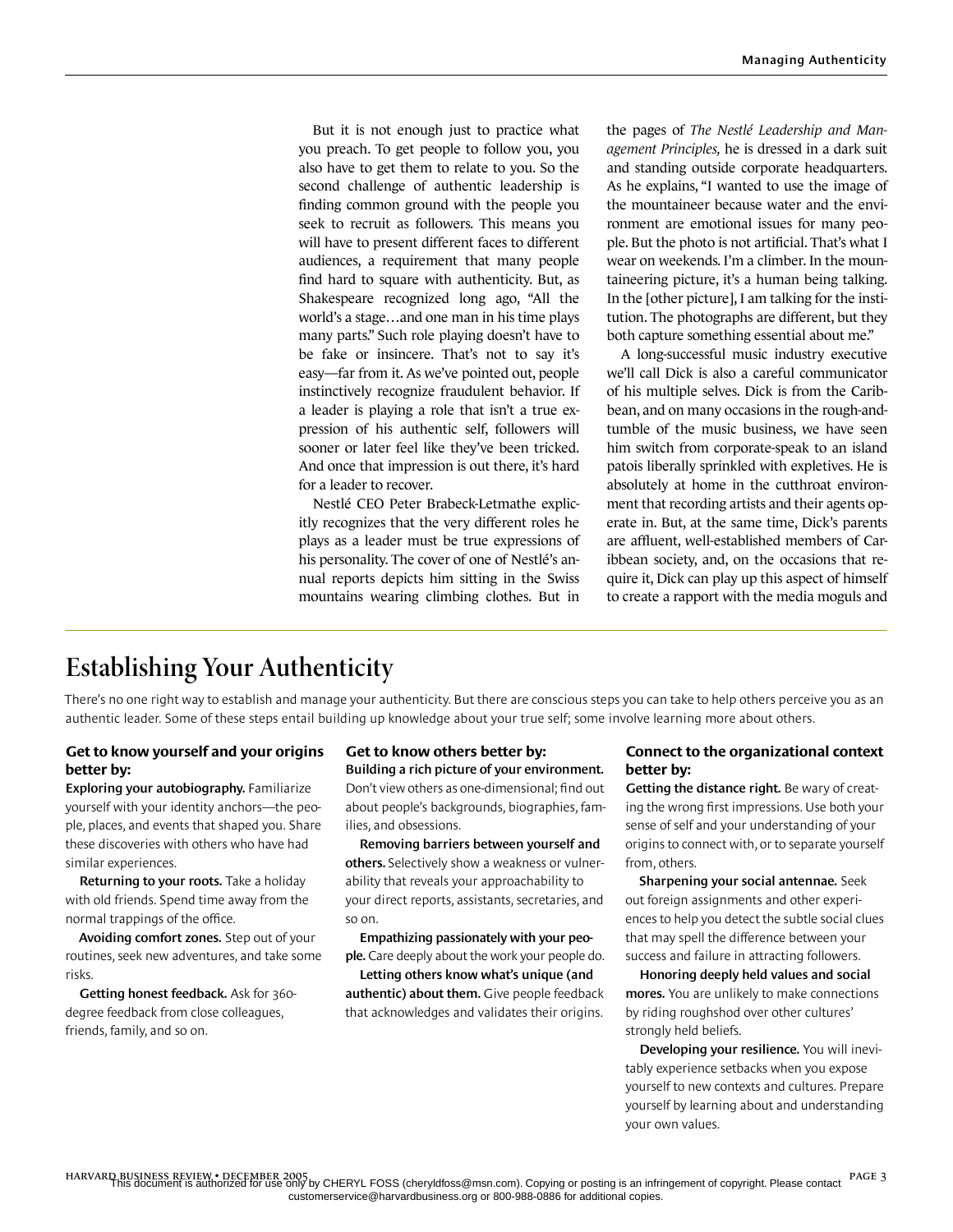celebrities with whom he must also deal. All these facets of his personality ring true; his skill is in deciding which to reveal to whom and when.

Playing multiple roles usually demands a lot of thought and work. "Before I go into a situation, I try to understand what it is [people] will be thinking. I prepare what I am going to say and who I am going to be in that context," explains Jean Tomlin, former HR director at Marks & Spencer and one of the most influential black businesswomen in Britain. "I want to be me, but I am channeling parts of me to context. What you get is a segment of me. It is not a fabrication or a facade—just the bits that are relevant for that situation."

Let's look more closely at just what makes it possible for Brabeck-Letmathe, Tomlin, and executives like them to present fragments of themselves—without seeming inauthentic.

#### **Know Yourself and Others**

It goes almost without saying that the exercise of leadership is complex and requires both skills and practice. Over time, and through various life experiences, a leader develops an extensive repertoire of roles, which can make her seem very different to different people in different situations. Indeed, if a leader doesn't acquire this complexity, she will be able to recruit as followers only those people with whom she already shares some common ground.

But it is one thing to develop this complexity and another thing entirely to wield it effectively. Using your complex self (or, rather, selves) requires a degree of *self-knowledge* and the willingness and ability to share that selfknowledge with others, what we call *selfdisclosure.* This is not to say that authentic leaders spend a lot of time exploring their inner lives through meditation or therapy. They may be profoundly self-aware and essentially authentic (in the sense that we are giving the term here), but not because of contemplation or analysis; they are not characters in some Woody Allen film. Few authentic leaders will even be conscious that they are engaged in self-expression and selfdisclosure, which is probably why they are so hard to imitate.

So how do authentic leaders acquire these attributes? The relative simplicity of their goals often helps. A great leader is usually trying to accomplish no more than three or four big goals at a time. He is unwavering about these goals; he doesn't question them any more than he questions himself. That's because the goals are usually connected in some way to one or another of the leader's authentic selves. His pursuit of the goals, and the way he communicates them to followers, is intense—which naturally promotes the kind of self-disclosure we are talking about and educates him further about his various selves.

We have also found that great leaders keep close to them people who will give them honest feedback. As Roche Pharmaceuticals head Bill Burns told us, "You have to keep your feet on the ground when others want to put you on a pedestal. After a while on a pedestal, you stop hearing the truth. It's filtered by the henchmen, and they read you so well they know what you want to hear. You end up as the queen bee in the hive, with no relationships with the worker bees. My wife and secretary are fully empowered, if they ever see me getting a bit uppity, to give me a thumping great hit over the head."

As consultants, we often have been called in to do precisely that for senior executives, acting both as priests and spies as we try to make leaders more open to truths about themselves and their relationships with others. This does not necessarily mean helping these leaders develop more of what psychologist Dan Goleman calls emotional intelligence; rather, it means helping them to sharpen their skills in disclosing the emotional intelligence they already have so they can give better performances for their followers.

Consider an executive we'll call Josh, the CEO of one of the world's largest TV production companies for the past ten years. When we first met him, Josh was one of the early innovators in the field of documentary TV. Over the years, as he moved up the corporate ladder, he matured into a highly knowledgeable and effective executive who, in the process, became rather serious—even distant and austere—in the eyes of some of his employees. These perceptions were weakening his ability to attract and retain followers, so we coached Josh to return to the mischievous sense of humor that he had displayed more readily earlier in his career. He has an amazing sense of comic timing, which he has learned to use to devastating effect to disarm opponents and delight his fol-

*No leadercan look into a mirror and say, "I am authentic." A person cannot be authentic on his or her own.*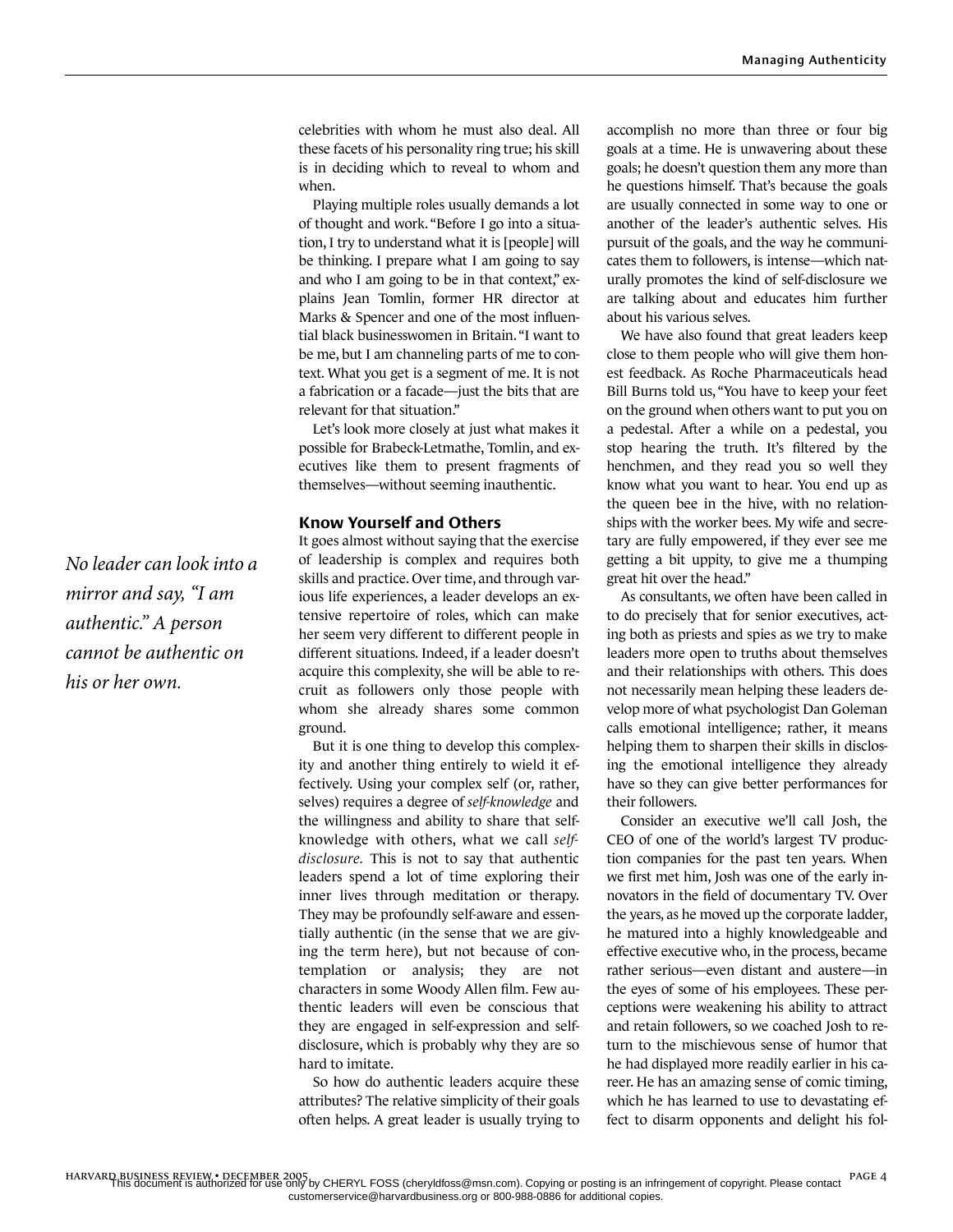lowers. At a recent retirement celebration, for example, people expected him to deliver a rather sober speech concerning the departing senior executive. Instead, they were treated to a comic tour de force, which thrilled the retiring executive and stunned Josh's followers, none of whom would have guessed their boss was so funny. Josh's ability to use humor is an especially important attribute in the entertainment business, and his reputation as a leader has benefited accordingly.

Besides possessing self-knowledge and skills in self-disclosure, great leaders have to be able to recognize which aspects of their authentic selves particular groups of followers are looking for. Most great leaders have highly developed social antennae: They use a complex mix of cognitive and observational skills to recognize what followers are consciously—and unconsciously—signaling to them.

The good news is that while some people seem to be born with these discernment skills, others can, in fact, learn them. We have found that individuals who have had a great deal of mobility early in their lives possess these skills to a higher degree than those who have stayed mostly in one place. It's no coincidence that many CEOs start out in sales and that most senior executives in multinational companies have gone on multiple foreign postings. Exposure to a wide range of experiences during a manager's formative years enhances her ability to read and empathize with different people and situations.

Experiences outside of an individual's comfort zone can also sharpen her social awareness. Marks & Spencer's Jean Tomlin, for example, developed her social skills during her journey to establish credibility as a black businesswoman operating in an environment dominated by white males. And Nestlé's Peter Brabeck-Letmathe learned much from his stint in the military at age 17. The living conditions and treatment were barely tolerable, and several of his fellow soldiers attempted suicide. Brabeck-Letmathe survived by observing his superior officers very closely; the better he anticipated their behavior, the easier it was to stay out of their way.

#### **Use Where You Come From**

By the time a manager rises to a senior leadership position, he may seem like—and, indeed, may well be—a very different person than he

was at the start of his journey. But despite any role playing that goes on, the leader's authenticity is still closely linked to his origins. The *Oxford English Dictionary,* for example, defines "authenticity," in part, as "of undisputed origin." As a result, we think it is fair to say that no leader will ever succeed in establishing his authenticity unless he can effectively manage his relationship with his past and his followers' connections to their roots.

Authentic leaders use their personal histories to establish common ground with their followers. The desire to establish his bona fides with his employees as a regular, approachable guy probably explains why Niall FitzGerald, a former cochairman at Unilever, speaks often and with insight about his Irish heritage and the influence of his mother on both his moral and political worldviews. Similarly, Antony Burgmans, a current chairman at Unilever, obstinately remains the Dutch countryman—as demonstrated in his dress, even in his walk despite his elevated status. In both cases, these executives are comfortable displaying something of their origins, in a very different context, in order to connect with their followers.

Pride in one's roots, however, needs to be carefully handled. An organization whose CEO trumpets his heritage may well be intimidating or offensive to employees—and customers who hail from elsewhere. This is one reason that so many authentic leaders work to stay curious and open to their followers' origins. We have worked for many years with a senior executive at a U.S. chemicals company. When he meets new team members, he always begins the conversations with the same question: "Tell me, how did you come to be the kind of guy you are now?" He has an almost insatiable interest in the complex factors that reveal where his direct reports come from because he understands that they (and the organization) will be more likely to succeed if they feel comfortable with their origins.

It is important for leaders to recognize that people frame their backgrounds in different ways and that there are differences among and within cultures. The salient characteristics that people use to define themselves include gender, class, race, status, and geography. And these may be expressed in many ways through dress, speech, food, and even in different styles of walking. Given these variables, we should be cautious about making simple gen-

*If a leader is playing a role that isn't a true expression of his authentic self, followers will sooner or later feel like they've been tricked.*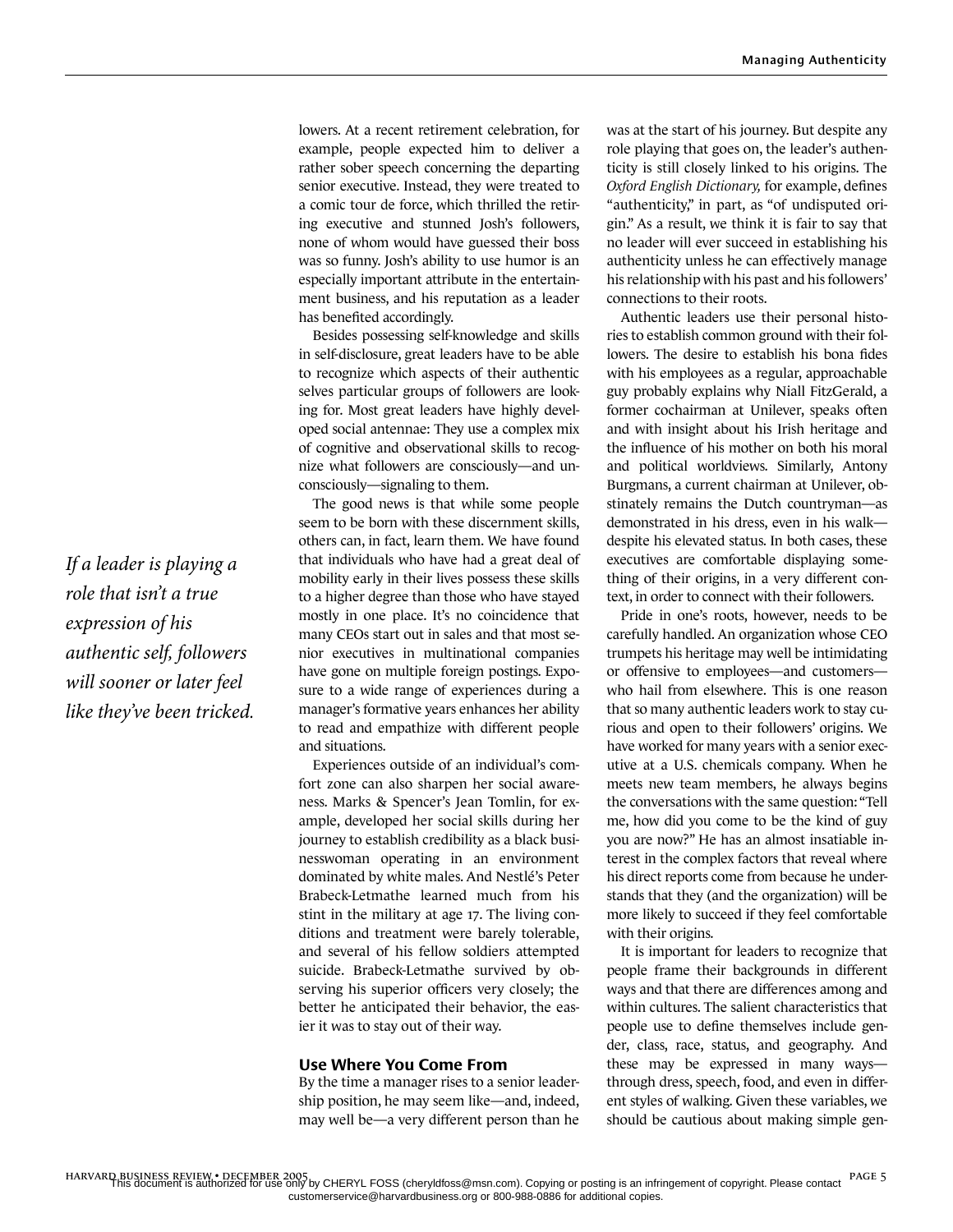eralizations about status and societies, though we can draw some comparisons. For instance, some societies focus more on people's *ascribed status*—attributes that are perceived as innate to particular individuals. Others focus more on people's *achieved status*—attributes and roles that individuals attain through their own endeavors. At the most general level, American society places great emphasis on achieved status; the belief that where you're going outweighs where you've been lies close to the heart of the American dream. This is not to say that American society always acts according to this belief. Many commentators worry that the growing gap between rich and poor in the United States will decrease the prospects of social mobility for many. Even so, the idea that you will get your chance remains strong.

In other societies, elite status remains relatively fixed. For example, the French business elite comprises individuals educated in the grand *écoles*—often from all the same rather privileged backgrounds. In Asian societies, especially in China, family and geography remain highly relevant to people's understanding of their origins.

The variability of social status has important implications for leaders. The relative fluidity of American society, with an avowed emphasis on aspirations, is reflected in followers' attitudes toward their leaders. The Yale-educated Yankee aristocrat George W. Bush, for example, can pose as a regular guy from Texas and be believed because Americans, unlike Europeans, will accept that he can transform himself, and they will respect his aspiration to do so. That kind of metamorphosis simply wouldn't

seem authentic in Britain; to the working-class voter, once an aristocrat, always an aristocrat.

Authentic leaders are comfortable in their skin; they know where they come from and who they are, and they know how to use their backgrounds to build a rapport with followers. Authentic leaders are not threatened by people with other origins; they welcome them. They are sensitive in communicating their origins and are aware of the differences in cultural attitudes toward their backgrounds. As Albert Einstein once said, "I speak to everyone in the same way, whether he is the garbageman or the president of the university." That statement reflects not only Einstein's comfort with himself but also with the more open society he chose to live in.

#### **Conform—But Only Just Enough**

When picking which aspects of themselves to reveal, and to whom, authentic leaders must judge just how much they need to conform to social and organizational norms. The challenge for these executives is to create just enough distance from the norms so followers will perceive the leaders as special and attractive. It's a very fine judgment call: Too much conformity can render leaders ineffective; too little can isolate them.

Graham, a dynamic sales guy in a fastmoving, Boston-based consumer goods business that we advise, provides a good illustration of what happens when a leader conforms too much. He was, and is, a very effective salesman, albeit in an old-fashioned, in-your-face kind of way. Some people found him brash. We thought he was very bright but a little too

### **A Man For All Seasons**

Critics of British Prime Minister Tony Blair often contend that because of his desire to maximize his personal appeal, Blair moves between different, contradictory selves, lacking any central personal beliefs. We would argue, however, that Blair's winning ways stem not from sacrificing himself on the altar of electability but rather from his consummate skill in managing his authenticity. His behavior in a single dramatic week in early July 2005 exemplified how well he does this.

The week began with the Bob Geldof- and Bono-inspired Live 8 pop concert, an event to

raise awareness about poverty in Africa. That was followed by Blair's trip to Singapore to lobby the International Olympic Committee, during which he danced a gleeful jig in public when the UK bid to land the 2012 Summer Games was successful. Also that week, he attended the G8 summit in Scotland, where he was able to make headway in addressing some of his most passionate concerns. Then Blair was urgently called back to London because of the terrorist bombings there.

In each of these instances, Blair played different roles to attract followers in different

ways. Yet despite the different behaviors he exhibited, Blair was able to communicate a core self; he always connected powerfully with his known personal passions—for pop music, sport, the elimination of poverty in Africa, and the defeat of terrorism. Indeed, his performance that week wrung praise even from his critics. As Andrew Rawnsley wrote in the *Observer,* "People turn admiring when they observe [Blair's] capacity to read, articulate, and mould critical political moments."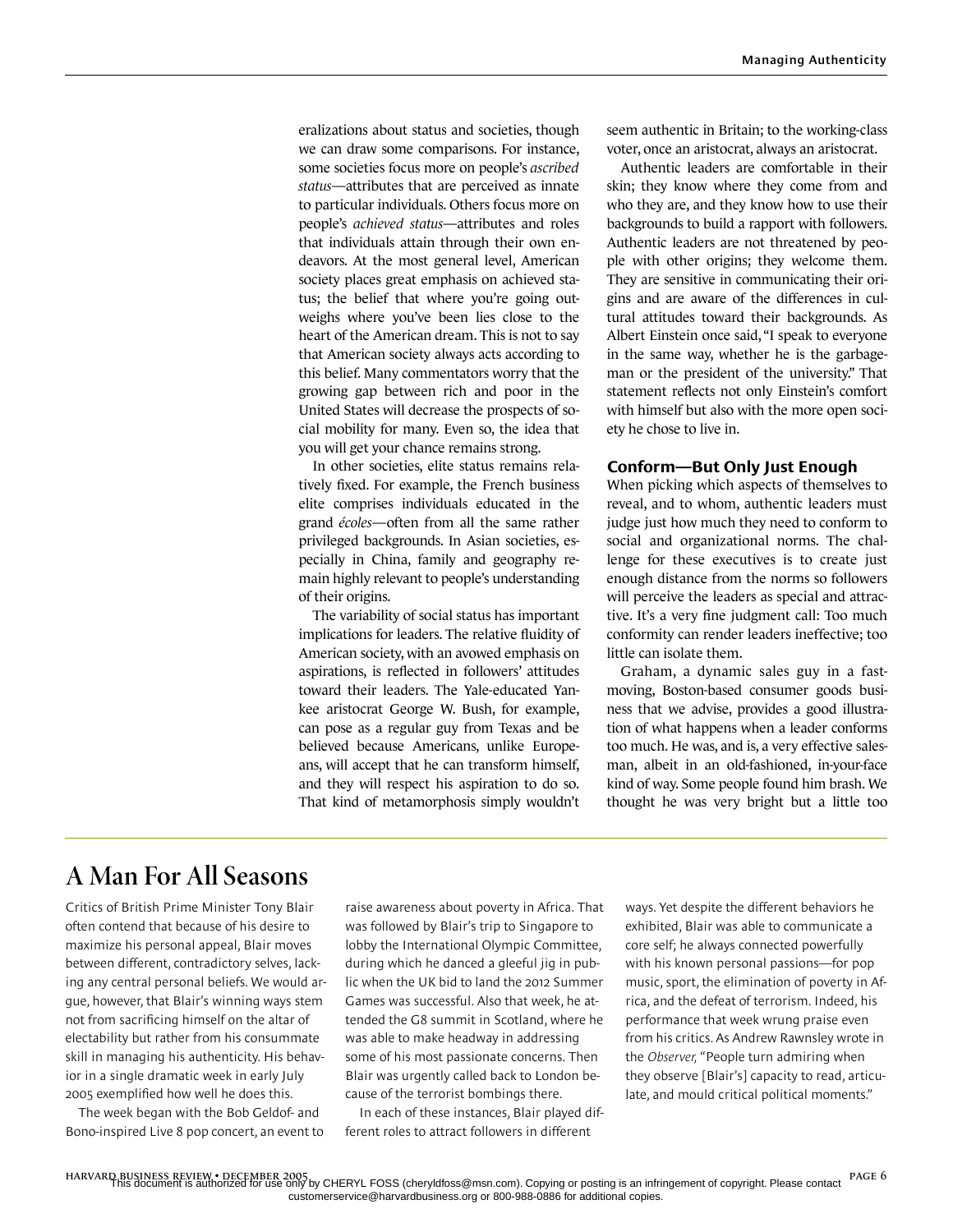forthright for the rather polite culture in which he worked. We urged his managers to give him a chance to grow, though, feeling that his high-energy leadership style could help bring about some much-needed change in the organization.

Graham moved from sales to marketing, then briefly into a production role at a factory, and then back into a senior marketing role. We were amazed and disappointed at the transformation in him when we saw him again. He spoke in nuanced phrases, and he carefully weighed his opinions before expressing them. He defended the status quo, remarking that our proposed change agenda for the organization was "a little simplistic." He even told us that he preferred the quiet corridors of headquarters to the hurly-burly of the marketplace. Graham had attempted to fit in to the dominant culture. Instead, he had merely conformed—and lost the chance to be an effective change leader.

At the other end of the spectrum, Disney's former president, Michael Ovitz, provides a cautionary tale about not conforming enough. As his boss, Michael Eisner, told Britain's *Telegraph* newspaper: "He started to rub people the wrong way. He was controversial, and it got worse as things went on....We'd all take a bus [at the corporate retreat] and he had a limousine; a special driver. Everyone had a walkietalkie, and you heard [people] saying, 'Who was this guy, and why was he demanding this?' It was a bad vibe, let's put it that way." Ovitz lasted 14 months at Disney.

Authentic leaders know how to strike a balance between their distinctiveness and the cultures in which they operate. They do not immediately seek out head-on confrontations because they recognize that their survival as leaders (and, by extension, the survival of their initiatives) requires a measured introduction to, and adaptation of, the organization's established business networks and social relationships. To influence others, authentic leaders must first gain at least minimal acceptance as members of their organizations.

Perhaps the best example we've seen of this was the case of an executive we'll call Miyako, one of the first female finance directors in a Japanese company. Miyako was an outstanding leader. She helped the company modernize its accounting practices, brought in new talent, and succeeded in breaking up the cozy male

cabal at the top. But even as she broke new ground, Miyako was careful to play the role expected of a Japanese woman in social settings. Her situation highlights the universal challenge that women face in establishing themselves as authentic leaders: Unless female leaders acknowledge and validate some of the prevailing organizational norms surrounding gender roles, they will find it hard to obtain acceptance from male followers.

In complex organizations, leaders can select the specific norms and elements they want to be identified with and those they need to reject. Greg Dyke, former director general of the BBC, one of the world's largest media organizations, understands very well how to play different organizational norms against one another. When he took over at the BBC in January 2000, employees across the organization were unhappy. Shortly after coming into the job, Dyke began poking his nose into offices and studios to understand the staffers' situation better. The more visits he made, the more he came to see that he could win broad acceptance for the major changes he needed to introduce by appealing to the organization's rank and file.

To that end, Dyke began phasing out the cars and chauffeurs that had been assigned to each member of his executive board. The program producers and support staffers were pleased by this move: In an organization with a strong egalitarian aspiration, the long line of expensive black cars parked outside headquarters had been a source of irritation—even alienation—for many staffers. Dyke also cut the large budget spent on outside consultants—in one year, it went from £22 million to £3 million—symbolizing the faith the director general had in the people already inside the organization. He was implicitly saying, "I know we have the talent here."

But it wasn't enough to identify with people near the bottom of the hierarchy. Unlike a typical CEO, Dyke needed the approval of the BBC's very powerful board of governors as well as its chairman at the time, the patrician Sir Christopher Bland. To win their acceptance, Dyke had to show respect for their established mores even while he was appealing to the antiestablishment instincts of most of his employees. For a while, he proved quite adept at managing this relationship. In public, at least, he always addressed Sir Christopher

*Leaders may be profoundly self-aware and essentially authentic but not because of contemplation or analysis; they are not characters in some Woody Allen film.*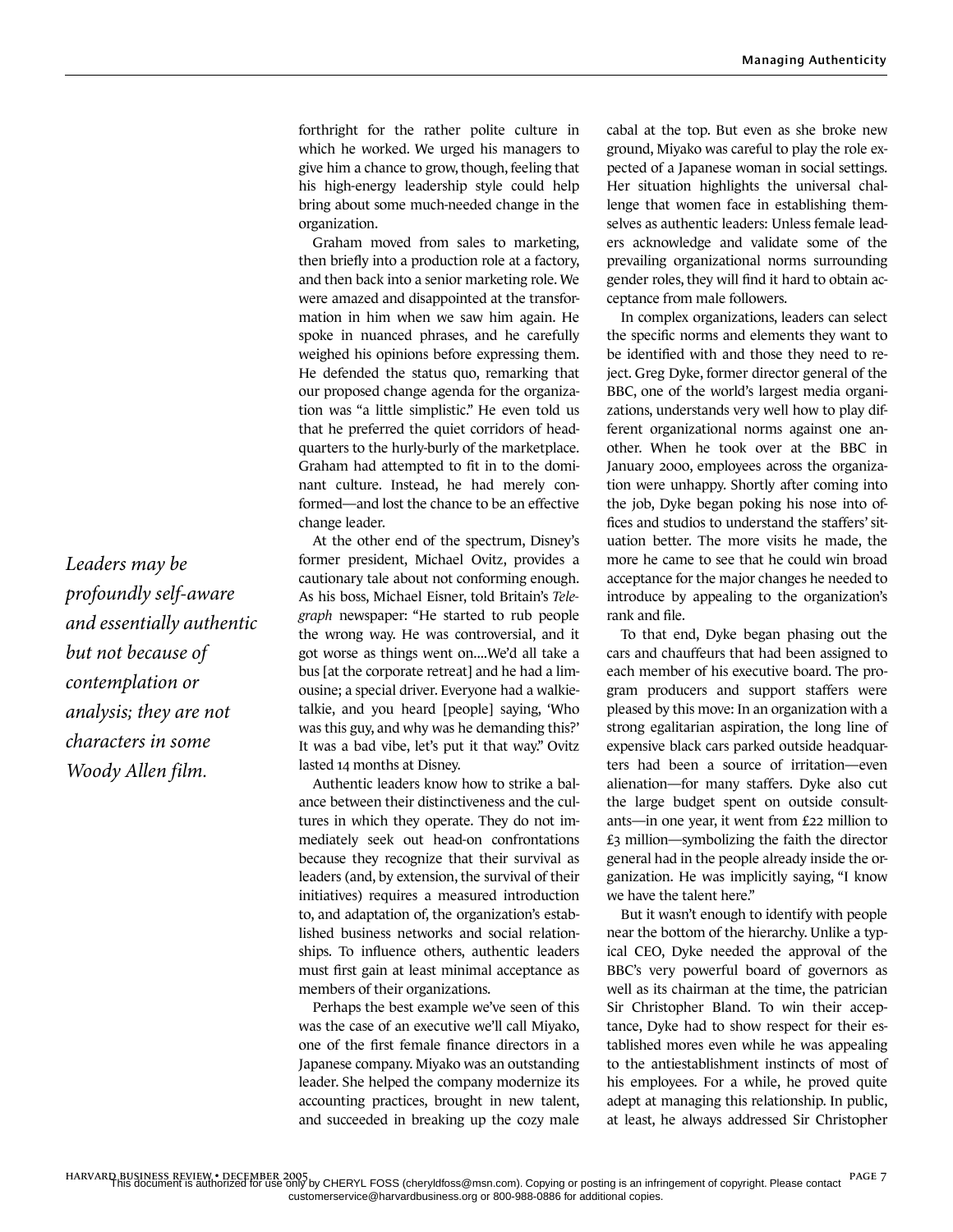and the other governors in formal language. He was also careful to rein in his own iconoclastic instincts. He moderated his language, dressed more formally than was his normal taste, and publicly emphasized those of his interests (notably museums and science education) that appealed most to the board. In the end, however, the political machinations of the BBC overwhelmed even Dyke, and he was forced to resign.

#### • • •

Authenticity has often been thought of as the opposite of artifice—something that is straightforward, sincere, and uncomplicated. But that conception of authenticity is not only simplistic, it is also wrongheaded. Managers who assume that their authenticity stems from an uncontrolled expression of their inner selves will never become authentic leaders. Great leaders understand that their reputation for authenticity needs to be painstakingly

earned and carefully managed.

The comic George Burns once said of honesty, "If you can fake that, you've got it made." He could equally have been talking about authenticity. Of course, authentic leaders don't really fake it to make it, but Burns's joke resonates precisely because it acknowledges what we might be reluctant to admit—that the expression of one's authentic self is a complicated and contrived act. All authentic leaders are complicated and contrived. Many Americans revere the late Ronald Reagan for his authenticity as president—but he was also the first professional actor to make it to the White House.

#### Reprint [R0512E](http://harvardbusinessonline.hbsp.harvard.edu/relay.jhtml?name=itemdetail&referral=4320&id=R0512E)

To order, see the next page or call 800-988-0886 or 617-783-7500 or go to [www.hbr.org](http://www.hbr.org)